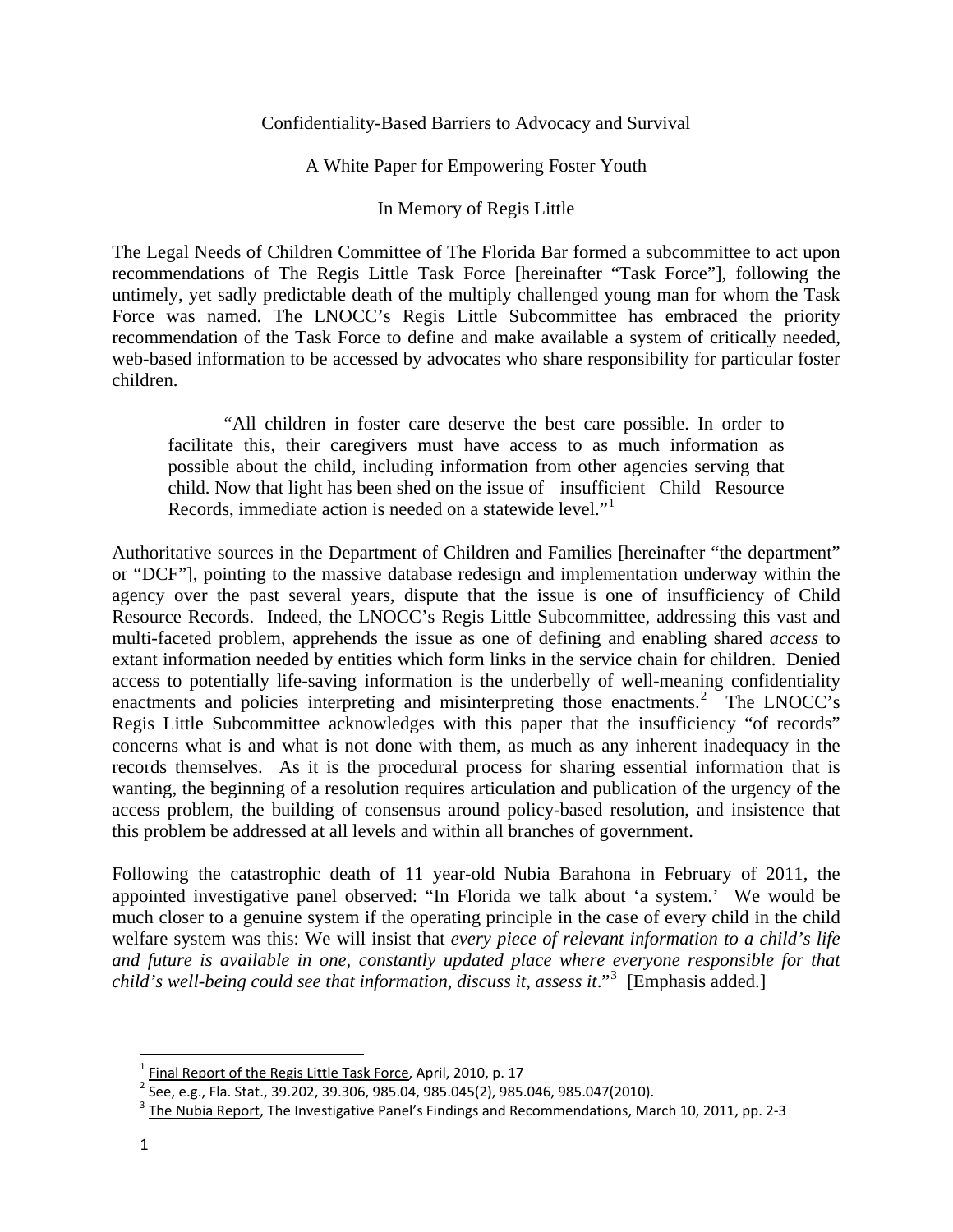More than ten years ago, the Confidentiality Subcommittee of The Florida Bar Commission on the Legal Needs of Children assessed the dueling interests of privacy—the right to be let alone<sup>[4](#page-1-0)</sup>-and the need to share information for the effective and efficient provision of services to "whole children."[5](#page-1-1) Balanced against the need of children and families for boundaries on the disclosure of private and personal information for reasons of dignity and security is the imperative for the delivery of comprehensive, integrated services when children and families rely upon a network of public and private agencies on issues affecting life, health and safety. The need has become even more critical in present years where public funds and resources have declined, and children and families depend upon a patchwork of agencies and individuals whose coordination and connectivity can either salvage or defeat identified service goals.

The Confidentiality Subcommittee made the point that more information is not necessarily better information—that there is the danger of excess, irrelevant, and unreliable information thickening files, impeding efficiency and accountability. Significantly, more than half of the eighty-plus recommendations of the report following the 2009 death of Gabriel Myers centered upon achieving web-based access to and verification of information within data systems by all parties, parties' counsel, and those responsible for a child's care—with proper security safeguards and proper training.<sup>[6](#page-1-2)</sup> The Gabriel Myers Report cited misunderstandings regarding the intent and requirements of the Health Insurance Portability and Accountability Act of 1996 (HIPAA) and the Family Education Rights and Privacy Act of 1974 (FERPA or the "Buckley Amendment") as causing artificial barriers to needed sharing of information regarding foster children, particularly between and among schools and treating professionals.<sup>[7](#page-1-3)</sup>

The Confidentiality Subcommittee further cautioned that unlimited police access to identifiable treatment information "may chill the ability of government agencies to work cooperatively with substance abuse programs, mental health providers, schools, health service providers, and other agencies serving youth." Predictably, some years later, the Gabriel Myers Report described wide variation in law enforcement response to reported sexual behavior problems of children, confusion between criminal investigative interviews, forensic interviews, and assessment for treatment, and stigmatizing and damning labels which discourage accurate reporting and impede effective therapeutics. Nonetheless, the Confidentiality Subcommittee Report called for broad changes in the laws affecting access to information by state agencies, private contract providers, advocacy groups, foster parents, and children.<sup>[8](#page-1-4)</sup> The report called for amendment of chapters 39 and 985 to provide for interagency agreements for exchanging information, and to authorize DCF "to provide records and information to other agencies with an interest in these records for the purpose of providing services and treatment for children."[9](#page-1-5)

<span id="page-1-0"></span><sup>&</sup>lt;sup>4</sup> Final Report, Appendix C: Confidentiality Subcommittee Report, The Florida Bar Commission on the Legal Needs of Children, 2002, p. C2-3, citing Olmstead v. United States, 277 U.S. 438, 478 (1928).<br>
<sup>5</sup> Id., at p. C6.<br>
<u>6 Report of Gabriel Myers Work Group on Child-On-Child Sexual Abuse</u>, May 14, 2010, p. 11<br>
<sup>7</sup> Id.

<span id="page-1-2"></span><span id="page-1-1"></span>

<span id="page-1-4"></span><span id="page-1-3"></span><sup>&</sup>lt;sup>8</sup> Final Report, Appendix C: Confidentiality Subcommittee Report, The Florida Bar Commission on the Legal Needs of Children, 2002, at pp. C13-17, 21-25<br><sup>9</sup> *Id.*, at pp. C14, C17

<span id="page-1-5"></span>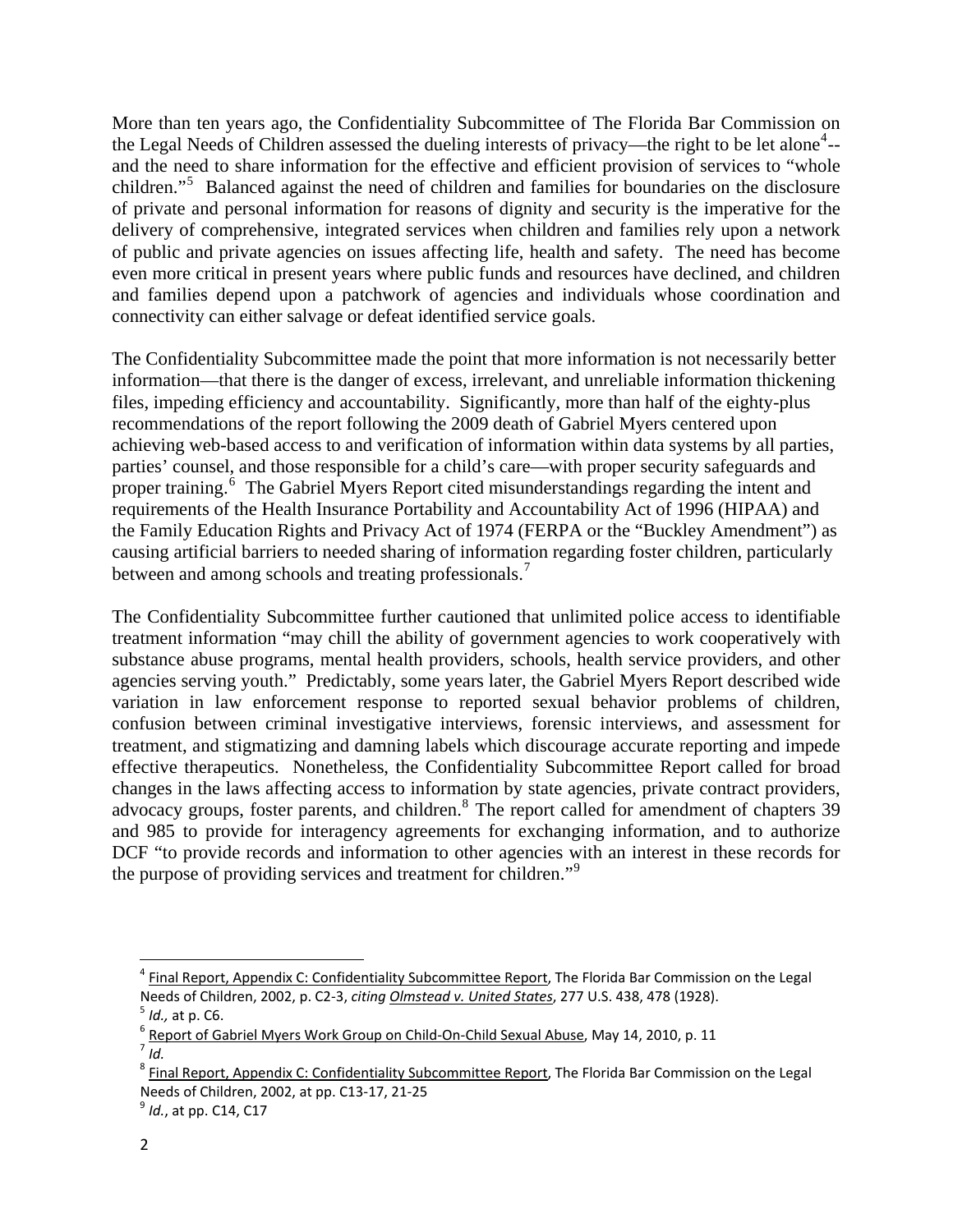Ten years later, exceptions in confidentiality provisions arguably have swallowed the rules. Social service agencies change placements, law enforcement agencies prosecute, news media publish, and school districts suspend and expel, based upon allegations concerning children, while children's advocates and legal counsel are often denied access to time-sensitive information, absent a court order.<sup>[10](#page-2-0)</sup> The question arises, from whom is disclosure of the child's sensitive, confidential information being protected? It is not surprising that, like Regis Little, many children aging out of foster care race for the nearest exits, frequently forfeiting college tuition and other valuable assistance, in the words of Justice Brandeis, just "to be left alone."

#### Current Record Sharing Needs

The need to share information among agencies, advocates, and families, which was recognized by the Legal Needs of Children Commission in 2002, persists. The systemic failure to address issues of information sharing and confidentiality has been cited as weighing in the tragic deaths of Regis Little and Gabriel Myers in 2009, and Nubia Barahona earlier this year.

As articulated in previous reports, many children and families are involved with several different service systems concurrently. Workers from each of these systems independently develop plans and strategies that may overlap and confuse the children as well as their advocates, and obstruct resolution of identified problems. The consolidation of disparate repositories of information into a web-accessible shared records database would be the actualization of a long recognized need. The database will use a balanced approach to protect the privacy of children while promoting the mandate to provide them with integrated services based upon relevant, accurate and complete data.

Every child entering an out-of-home placement has a hard copy paper file known as a Child's Resource Record (CRR), or "blue book," that contains copies of the basic legal, demographic, educational, medical and psychological information pertaining to a specific child<sup>[11](#page-2-1)</sup> Existing

 $^{10}$  Fla. Stat., Section 39.202, 39.2021, 985.04, 985.045, 985.046, and 985.047 (2010).

<span id="page-2-1"></span><span id="page-2-0"></span><sup>&</sup>lt;sup>11</sup> F.A.C. 65C-30.011(4) specifies what is to be contained in and who is responsible for creating and maintaining the record:

<sup>(4)</sup> The Child's Resource Record. A child's resource record shall be developed for every child entering out‐of‐ home care. The person making the placement is responsible for the initial development, monitoring, updating and transporting of the child's resource record. The person making the placement shall review confidentiality requirements with each caregiver, who shall be provided a child's resource record. The caregiver is responsible for maintaining confidentiality of the child's resource record documents.

<sup>(</sup>a) Since some of the information necessary in the child's resource record is not available immediately upon initial removal, the documents required in the child's resource record shall be placed in the record as available. The child's resource record shall include the following information:

<sup>1.</sup> Medical, dental, psychological, psychiatric and behavioral history;

<sup>2.</sup> Copies of documentation regarding all on‐going medical, dental, psychological, psychiatric and behavioral services, including child health check-ups provided through Medicaid;

<sup>3.</sup> Parental consent for treatment or court order;

<sup>4.</sup> Copy of the Medicaid card;

<sup>5.</sup> Copy of the Shelter Order;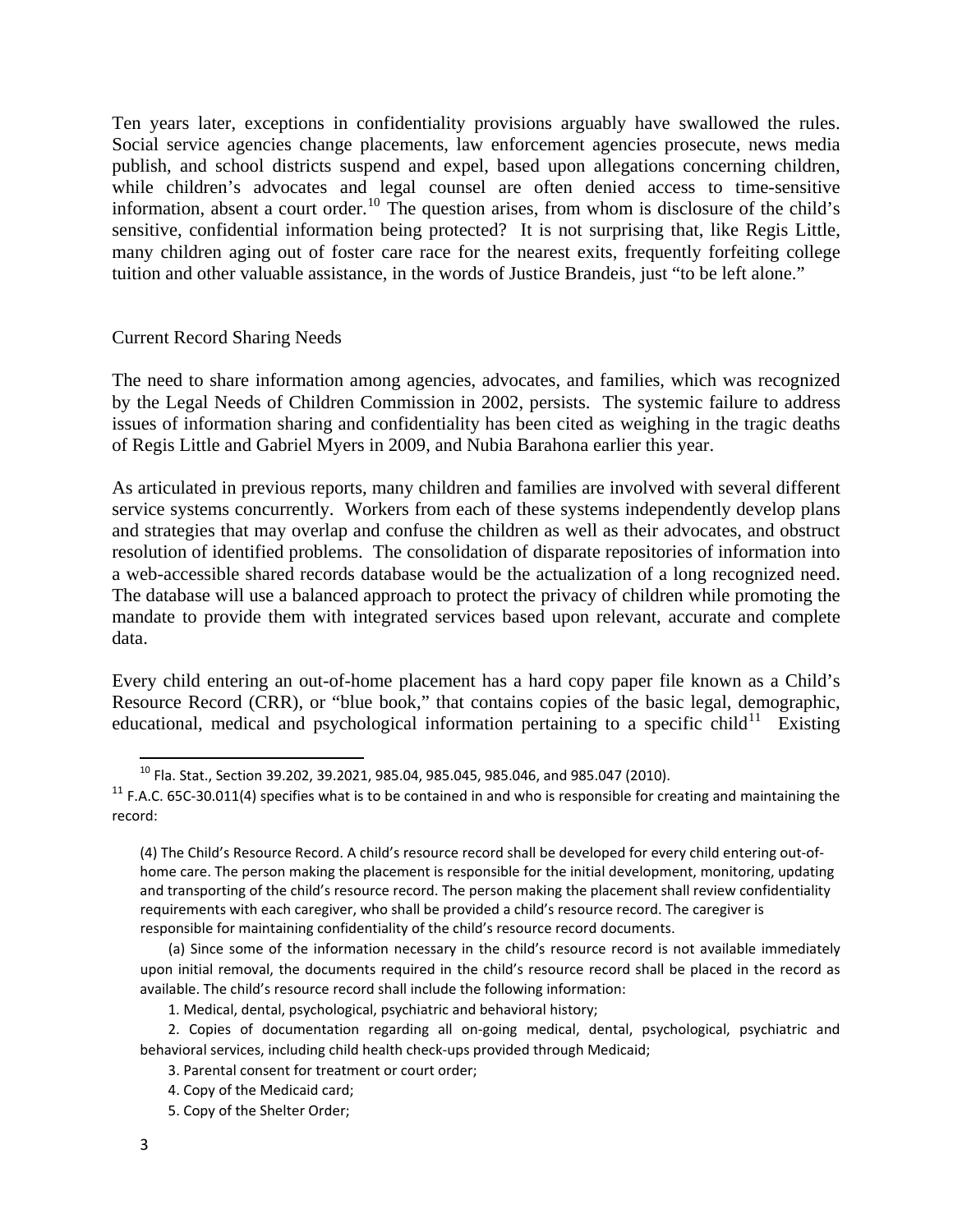administrative law provides that the Child's Resource Record shall be housed where the child is placed, shall accompany the child to every health encounter, and shall be updated as events occur.<sup>[12](#page-3-0)</sup> All information in the CRR is to be recorded in the department's statewide automated child welfare information system.<sup>[13](#page-3-1)</sup> The Florida Safe Families Network (FSFN) serves as the Statewide Automated Child Welfare Information System (SACWIS) and contains extensive information about the history, needs and care of individual children in out-of-home care. Resource Records are usually initially created by Child Protective Investigators. As required by 65C-30.011(4), it is primarily the case manager(s) and caregiver(s) who are tasked with updating the record as events occur.<sup>[14](#page-3-2)</sup>

6. Copy of the court order or Voluntary Placement Agreement placing or accepting the child into out‐of‐ home care;

<u> 1989 - Andrea Santa Andrea Andrea Andrea Andrea Andrea Andrea Andrea Andrea Andrea Andrea Andrea Andrea Andr</u>

7. Copy of Predisposition Report;

8. Copy of the Case Plan;

9. Copy of the most recent Judicial Review Social Study Report;

10. School records, including, as available,

a. Report cards;

b. FCAT results;

c. Any psycho‐educational evaluations or other evaluations of the child made to determine the child's educational needs and/or eligibility for special educational services;

d. All disciplinary records;

e. All Individual Educational Plans, including meeting notes;

f. Any consents or communications from the child's parents; and

g. Any notes or information from the guidance counselor/guidance office.

11. An envelope for storing pictures;

12. The most recent photograph available;

13. Copy of the child's birth certificate or birth verification certified by the Office of Vital Statistics, as appropriate;

14. Documentation of immigration status, including certificate of citizenship, if available; and

15. The names and phone numbers of staff to be contacted in emergencies.

(b) The child's resource record shall be provided to the initial out-of-home caregiver within 72 hours of placement and shall accompany the child during any change of placement. If the child's resource record does not accompany the child at the time of a placement change, it shall be provided to the out‐of‐home caregiver within 72 hours of placement.

(c) The child's resource record shall accompany the child to medical and therapist visits and shall accompany the child or caregiver to all school meetings.

(d) Where the department or contracted service provider has originals of documents required to be included in the child's resource record, the original documents shall be placed in the child's case file and the copies shall be kept in the child's resource record.

(e) Where medical or educational information is not available and accessible, written documentation of the efforts made to obtain the information shall be placed in the case file.

<span id="page-3-0"></span><sup>12</sup> Child's Resource Record is defined by Florida Administrative Code 65C-30.001(24), 65C-30.011(4).<br><sup>13</sup> Florida Administrative Code 65C-30.001(24).<br><sup>14</sup> "FSFN data are frequently incomplete and inaccurate. The informat

<span id="page-3-1"></span>

<span id="page-3-2"></span>the information entered from the field; errors in input, regardless of the reasons for such errors, will continue to yield faulty information." Report of Gabriel Myers Work Group on Child‐on‐Child Sexual Abuse, *supra*, at p. 9.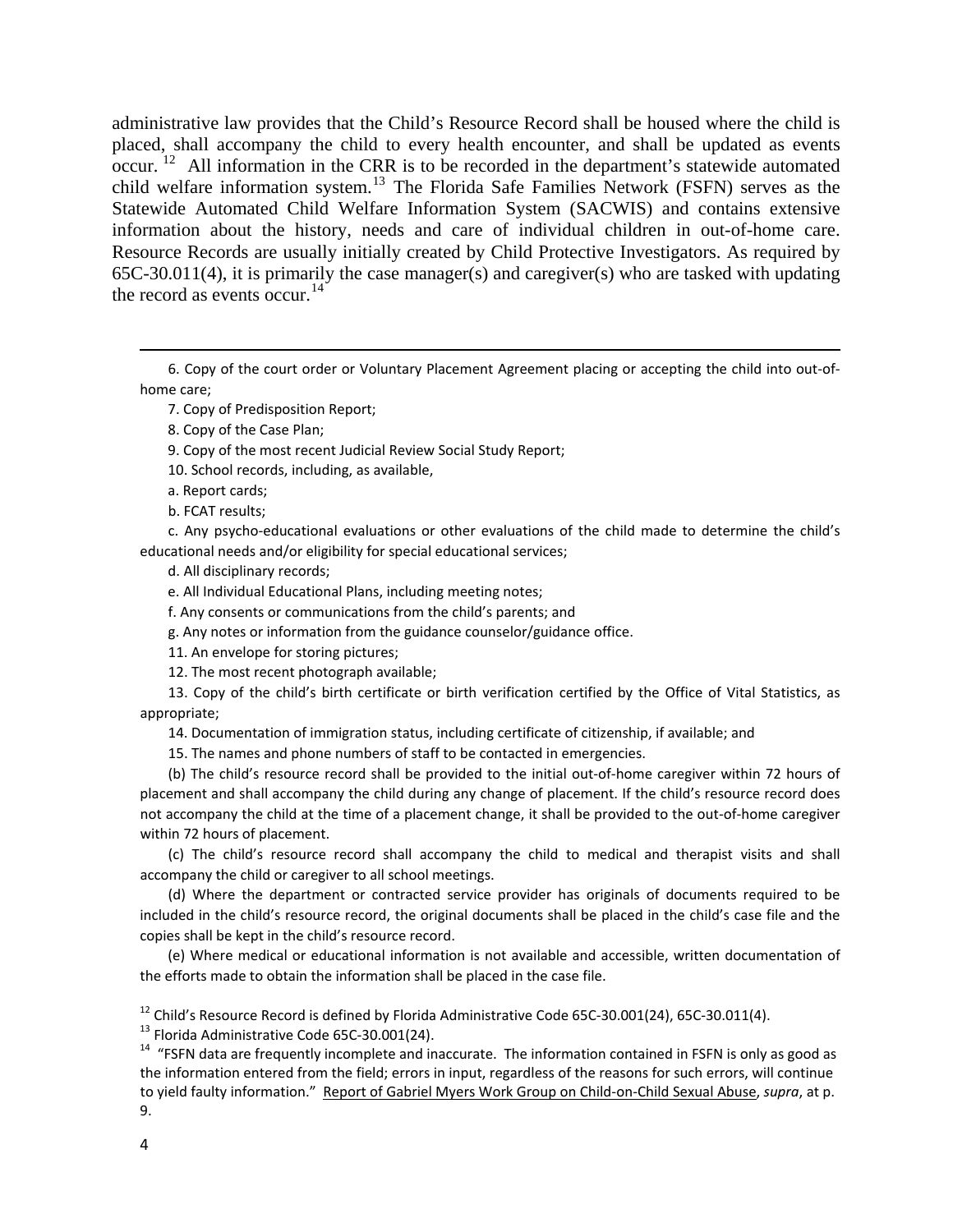Children with disabilities tend to have substantial records. This would include Individualized Education Plans and educational assessments, Comprehensive Behavioral Assessments, psychological or psychiatric assessments, Agency for Persons with Disabilities assessments, inpatient records and ongoing therapy reports. Despite the requirement that these records be maintained, there is no statewide system to monitor compliance. Critics of the present system state that these records are not routinely developed, verified for accuracy, and/or updated. Part of the difficulty in maintaining records is one of a lack of connectivity among care providers with varied levels of reliance upon electronic and internet technology, and the outdated use of paper as a primary mode to share information. The Final Report of the Miami Dade Grand Jury concerning Nubia and Victor Barahona, in making recommendations for changes to Florida's child welfare system, addressed the problem of timely access to the child's resource record as a significant impediment to getting "the big picture."<sup>[15](#page-4-0)</sup> Unsurprisingly, limitations in capacity are traceable to limitations in resources. "The technology to be able to achieve these . . . goals is not available at DCF presently. However, in discussing this with Secretary Wilkins, we discovered this was one of his priorities too. He has already positioned himself to ask the legislature for additional funding to bring these technological advances to this area."<sup>[16](#page-4-1)</sup>

Children who are in foster-care are routinely moved around. They may be re-unified with parents or family, adopted, or placed in a residential treatment facility. Any of these scenarios create gaps in services while the new school or service providers are waiting to receive records. Since foster youth with disabilities are already at higher risk for poor educational outcomes,  $17$  time is of the essence when linking these youth to school-based services.

# The Proposed Solution

The Department of Children and Families, in partnership with statewide Community Based Care organizations, is presently accomplishing a massive transition to a statewide web-based database in which foster youth's Child Resource Records are maintained. Part of that process involves actively working to remove real and perceived barriers to interagency sharing of "confidential" information which properly belongs in the *whole* Child's Resource Record. The Regis Little Subcommittee proposal for a shared web-accessible service-directed database will make

<span id="page-4-0"></span><sup>&</sup>lt;sup>15</sup> "Another area of concern involved the Hotline and technology or more appropriately, the lack thereof. Here we begin to see the failure to obtain the whole picture. The shortcomings we noted with the Hotline system is the inability of the counselor to upload pertinent data while the caller is providing information. If the caller gives a name, address or other identifying information for a specific child, the counselor would be able to make a better assessment if he had at his fingertips information of prior Hotline calls or investigations involving the same child, the same address, the same family or the same parents, guardians or caregivers. The available data should also reveal the timing of when the other calls, reports or investigations took place. The availability of this additional information could prove priceless, as the counselor is able to get the whole picture of what has been happening, as opposed to a present evaluation of what may appear to be a singular incident. This additional historical data could also accompany the report sent by the counselor to the CPI and Case Manager." *Final Report of the Miami Dade County Grand Jury*, (Fall Term A.D. 2010) found at http://www.miamisao.com/publications/grand\_jury/2000s/gj2011s.pdf<br><sup>16</sup> Final Report of the Miami Dade County Grand Jury, (Fall Term A.D. 2010) supra at p.6.<br><sup>17</sup> Jessica Feierman and Maura McInerney, Comments and Recommend

<span id="page-4-1"></span>

<span id="page-4-2"></span>*Educational Rights and Privacy Act*, (Education Law Center, Juvenile Law Center, May 2011) found at <http://www.americanhumane.org/assets/pdfs/children/ferpa.pdf>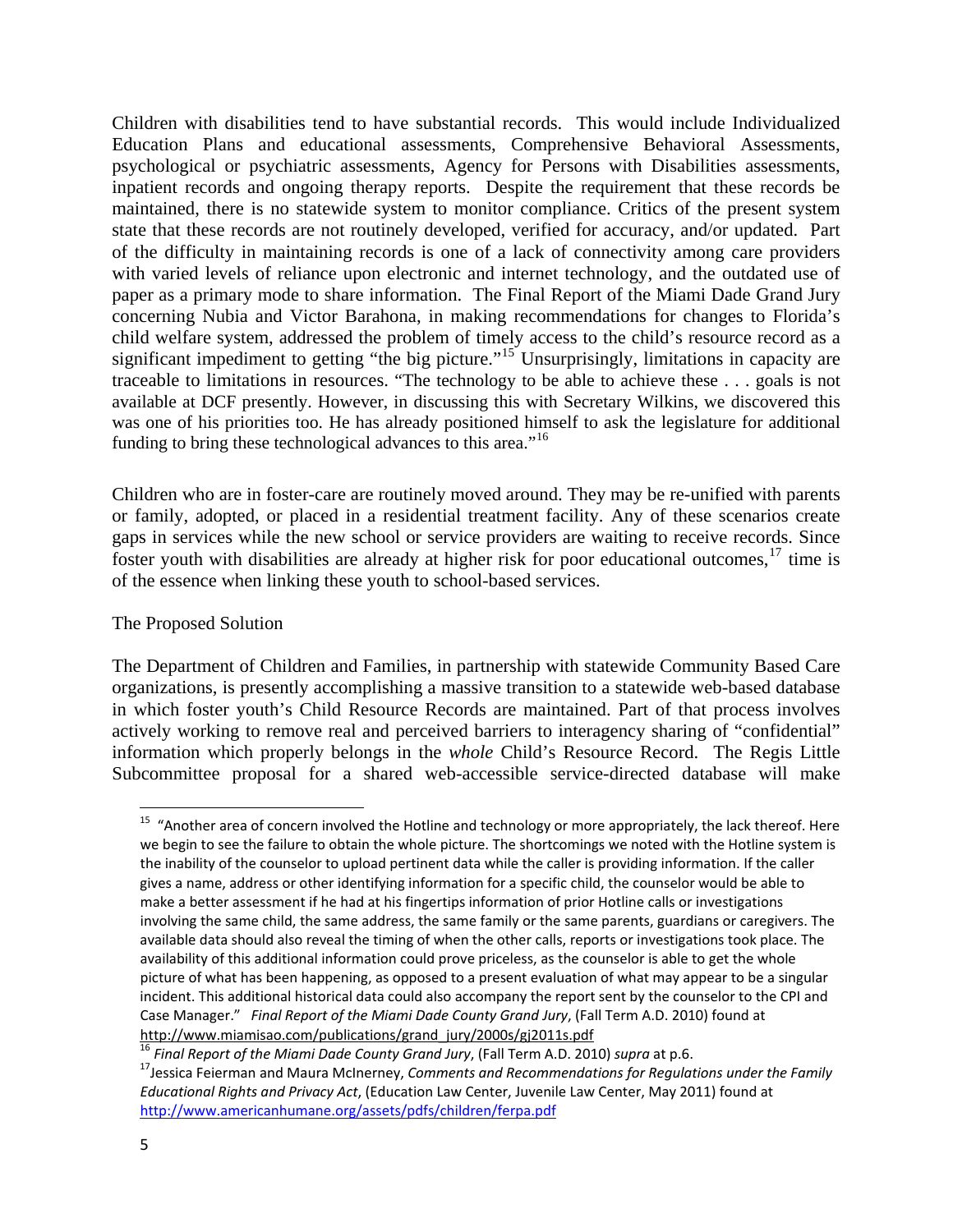available a defined subset of that extant information, with safeguards of tiered security, interagency agreements, and training-contingent access. The database should afford upload, download, flagging and verification capabilities.

The database will include:

- Appropriate Educational Records (ESE Status, IEP, intervention plan, school placement history)
- Education Records releases
- Placement Records
- Medical Records (name, specialty, and contact information for treating physician, diagnoses, treatment plan/s, medication lists, chronic conditions such as asthma, diabetes)
- Medical releases
- Psychological Assessment
- Detailed Family History
- Court Records
- Attorney names and contact information
- DJJ records post-adjudication
- Whether and when a child is home-schooled
- Evaluations
- Abuse reports history
- Detention history
- Baker Act history
- Other (specify)

At a minimum, access to this system should be given to Child Protective Investigators, Dependency Case Managers, Foster Parents, Guardians ad Litem, Attorneys ad Litem, the child, and the child's counsel, as appropriate. Tiers of access corresponding to levels of security clearance would afford the ability to upload updated information by Child Protective Investigators, Dependency Case Managers, Foster Parents, and others, as appropriate. This will help ensure efficient sharing of accurate information and will support the child receiving the highest quality of care possible. With specific reference to educational records, it is recommended the Florida School System utilize an appropriate state-wide electronic system (e.g., FASTER) that will allow computer sharing of records in as expeditious a manner as possible. This will help ensure foster children, especially those with disabilities, receive appropriate educational services immediately upon placement in a new school. Since this population also tends to change schools frequently, there is no reason this known gap, which is truly a disservice to the most vulnerable of foster youth, should continue.

The LNOCC's Regis Little Subcommittee recognizes that a shared statewide database is a rather long-term goal and that more immediate action is also needed. While the implementation of the planned statewide shared database is in progress, it is recommended that ongoing statewide quality assurance reviews of information presently maintained in the Department's Child Resource Records—as well as other service-relevant children's databases—by region, be shared